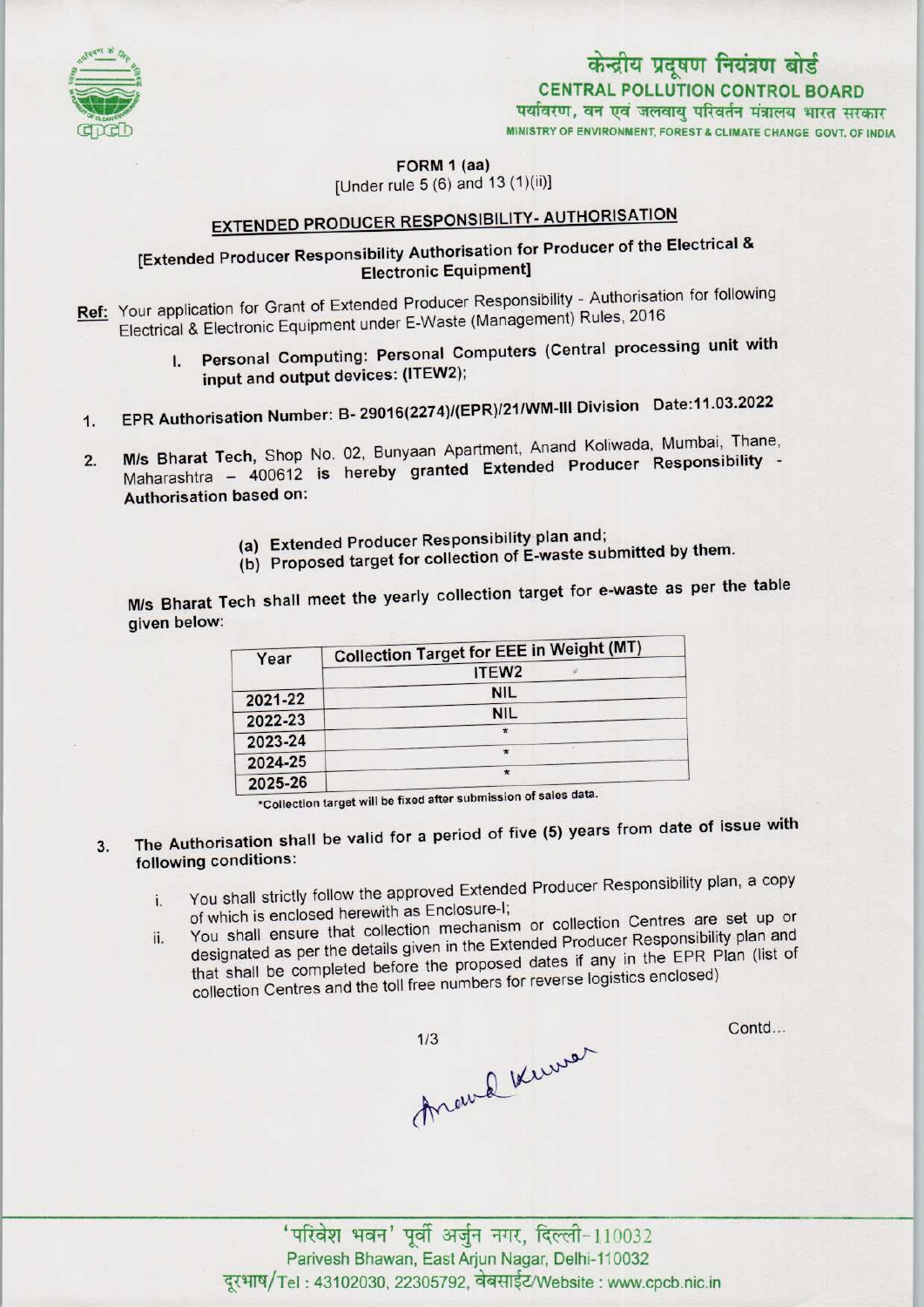

From pre page.....

- iii. You shall ensure that all the collected e-waste is channelized to recycler/dismantler M/s E-waste Recyclers India, Shed No.15, Roz ka Meo Industrial Area , Nuh, Haryana and records shall be maintained at recycler/dismantler and your end;
- iv. You shall maintain records, in Form-2 of these Rules, of e-waste and make such records available for scrutiny by Central Pollution Control Board;
- v. You shall file annual returns in Form-3 to the Central Pollution Control Board on or before 30th day of June following the financial year to which that returns relates.

### vi. General Terms & Conditions of the Authorisation:

- a.The authorisation shall comply with provisions of the Environment (Protection) Act, 1986 and the E-waste (Management) Rules,2016 made there under;
- b. The authorisation or its renewal shall be produced for inspection at the request of an officer authorised by the Central Pollution Control Board;
- c.Any change in the approved Extended Producer Responsibility plan should be informed to Central Pollution Control Board within 15 days on which decision shall be communicated by Central Pollution Control Board within sixty days;
- d. It is the duty of the authorised person to take prior permission of the Central Pollution Control Board to close down any collection centre/points or any other facility which are part of the EPR plan;
- e.An application for the renewal of authorisation shall be made aslaid down in subrule (vi) of rule of 13(1) the E- Waste (Management) Rules. 2016;
- f. The Board reserves right to cancel/amend/revoke the authorisation at any time as per the policy of the Board or Government.

#### vii. Additional Conditions: -

- a) That the applicant will submit annual sales data along with annual returns;
- b) That the applicant has to ensure that the addresses of collection points provided by them in their EPR Plan are correct and traceable and the collection points/centres are functional;
- c) That the applicant will submit revised application for grant of EPR Authorisation in case of applicant adding/changing PRO or changing its EPR Plan;

march knew

Contd...